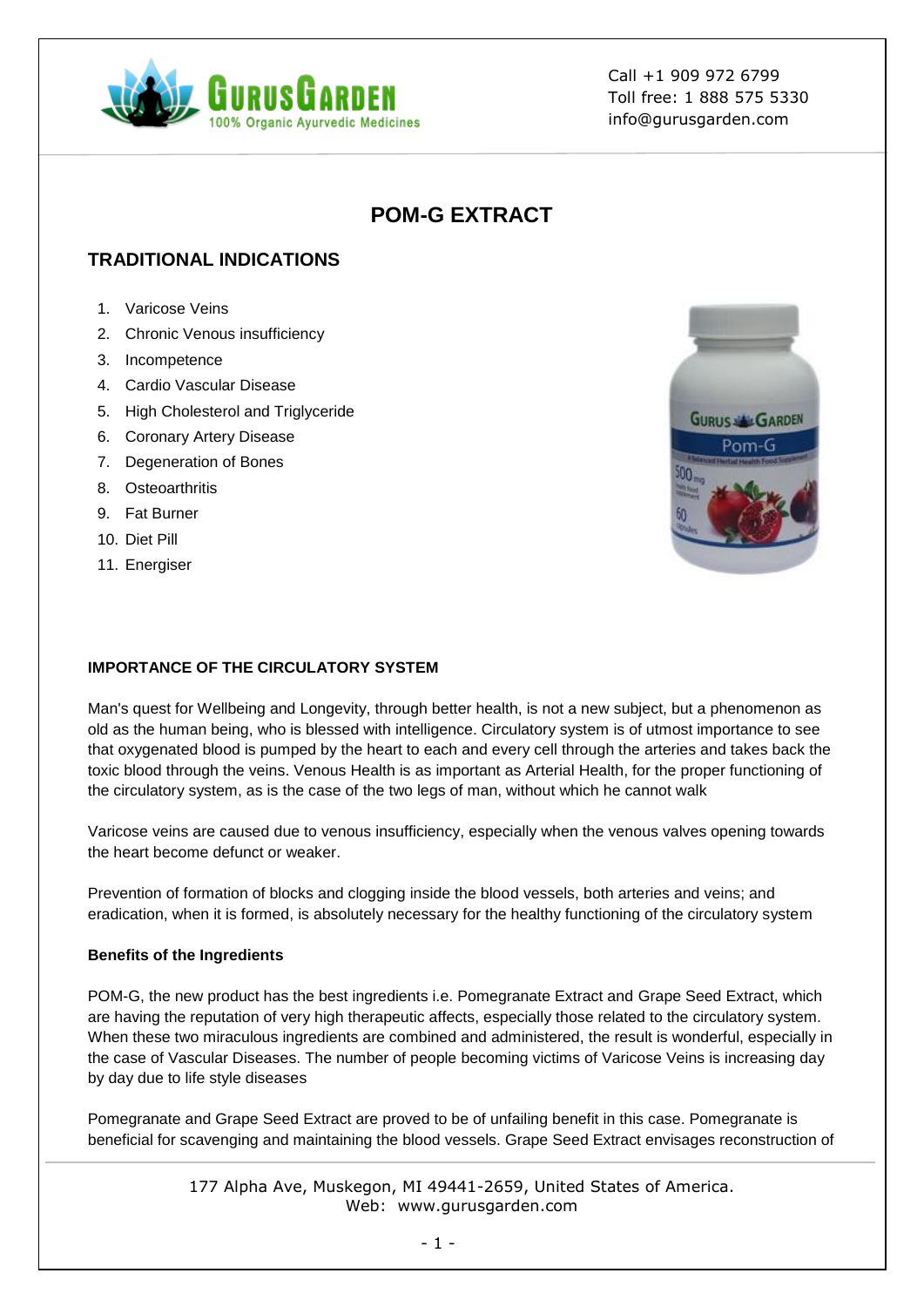

the epithelial cells of the inner wall of blood vessels

Pomegranate as we all know is a very rich source of Ellagic acid, the phenolic, which is seen as a polymer with Gallic acid, which is also known as Ellagitannin. Studies were made on mice by giving ELLAGIC ACID before injecting carcinogens and found that it successfully inhibited the formation of tumors. If this is the case with the deadly malady of cancer, the benefit in the case of blocks and clogging need not be doubted

Atherosclerosis is the progressive and irregular distribution of lipid deposits within large and medium sized arteries. It is the major cause of death in developed countries, manifesting as a stroke or myocardial infarction (heart attack or cardiovascular accident). Atherosclerosis can develop in any part of the circulatory system: in the coronary arteries, leading to angina pectoris and myocardial infarctions; in the carotid arteries, that supply oxygenated blood to the brain and can lead to stroke. Intermittent claudication, a condition characterized by narrowing of the arteries in the leg, resulting in pain felt on by walking, is another manifestation of atherosclerosis. Atherosclerosis can attack the kidneys as well, leading to hypertension and atheroembolic disease (blockage of a blood vessel due to a blood clot). The unfortunate fact is that the majority of us remain unaware of the fact that we have advanced atherosclerosis, until symptoms of chest or leg pain or transient or full-blown stroke occur. Most people in developed countries have some form of atherosclerosis, that may develop very early from childhood; not surprising considering the larger amounts of fat and sugar in the typical western diet. To understand how pomegranate alleviates atherosclerosis, it is critical to review the process of atherosclerosis itself.

The blood vessels that carry our vital fluids are composed of intricate layers of tissues. The inner layer, called the 'intima', is the primary sight for atherogenesis. The initial stage of atherosclerosis begins with the "fatty streak," the accumulation of lipids in the intimal layer. This lipid accumulation results from LDL cholesterol (low density lipoproteins) binding, or "sticking" to constituents in the intimal layer. This has the effect of accumulation of the LDL particle in the intimal layer - a process known as retention. Once trapped, the LDL is susceptible to chemical modifications in its lipid structures, which ultimately promote atherosclerosis. These modifications are the resultant of oxidative reactions.

Recruitment of leukocytes or white blood cells, in the formation of a fatty streak is the second step in the process of atherosclerosis. Modifications in the structure of LDL spark the activity of monocytes, a class of leukocytes. Once activated, monocytes migrate to the intima where oxidized LDL has been detected and differentiate into macrophages. The primary role of the macrophage is to seek out foreign material and, essentially, eat it (hence, the name macrophage, which means "large eater"). Macrophages consume oxidized LDL at a very high speed, eventually becoming overloaded with cholesterol from the LDL particle and ultimately becoming, what is known as a "foam cell." Foam cells have the characteristic of atherosclerotic lesions. During the normal course of LDL consumption, some macrophages leave the intimal layer of the blood vessel, taking the cholesterol with it. Therefore, atherosclerosis occurs, when more lipids enter the arterial wall than leaving via macrophage transport or other pathways.

The following substances are found in Pomegranate Fruit

- 1. Anthocyanidins
- 2. Diadzein
- 3. Diadzin
- 4. Estrone
- 5. Ellagotannins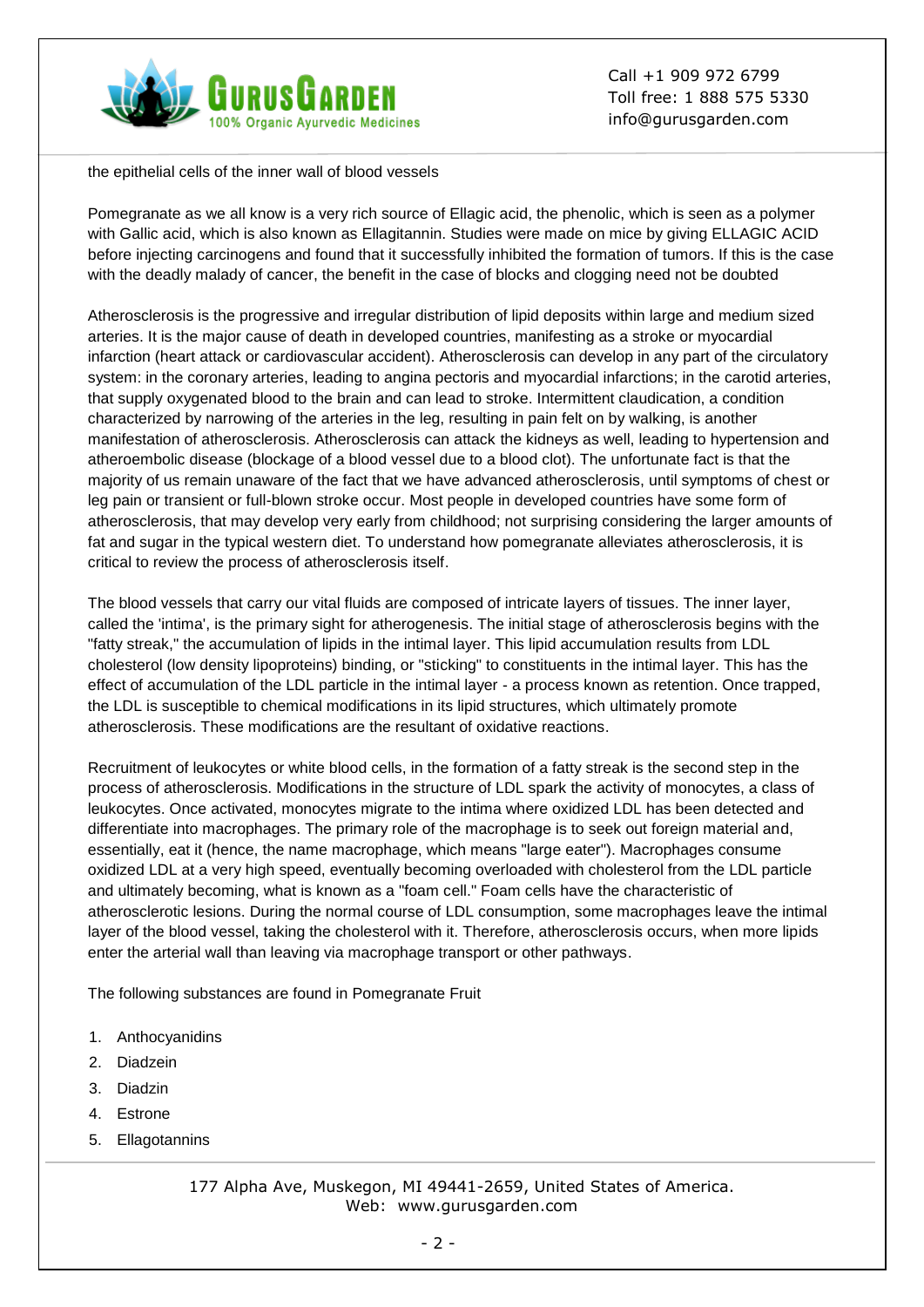

- 6. Ellagic Acid
- 7. Gallic Acid
- 8. Genistein
- 9. Genistin
- 10. Isopelletierine
- 11. Methylisopelletierine
- 12. Pelargonidin
- 13. Psuedopelletierine

Pomegranate is also a rich source of ellagic acid, a phenolic normally found as a polymer with gallic acid, known as ellagitannin. There is a lot of evidence suggesting that ellagic acid is an inhibitor of chemicallyinduced cancers. Initial studies on mice showed that Ellagic acid reduces lung and skin tumors. Lives of the majority have been touched in some way or other by cancer. Maybe we have lost a relative, a friend or an acquaintance; maybe they had a scare as a result of an annual Medical Checkup. Regardless of what drives people to ask about cancer prevention, it is a perfect opportunity for them to learn about diet and supplements. Empowering people to preserve their health through intelligent choices puts responsibility in the patient's hands.

Thus, in addition to pomegranate's profound effect on atherosclerosis, it may also protect against chemical toxins frequently found in our environment. Pomegranate fruit extract appears to be a promising supplement for combating two of the biggest killers in developed countries: cancer and heart disease. The perfect maintenance of the circulatory system is the foremost benefit, which results in evading Varicose Veins also. The name pomegranate comes from the Latin "pomum," meaning apple, and "granatus," meaning full of seeds. The botanical name is derived from old French: pumegrenate - pomegranate apple.

#### **GRAPESEED EXTRACT**

The Greek Gods' words to the effect that eating grapes and drinking wine are the best option to avoid diseases including the deadly cancer, is of great importance in this era. Grapes are said to have its origin in Northwest Asia. Now it is produced for industrial purposes mainly of wine industry, in the United States and Europe also, besides its widespread cultivation in other countries.

Herbal Medicine has great utility not only in its fruits but also in its skin, seeds, leaves, stems and roots too. In the good old days Cancer had been treated with the unique method of feeding the patients with GRAPES alone, during which period no other food was given. Research on prevention, control and treatment of Cancer with the prominent phytochemicals found in the peels of grapes, which are known as RESVERATOL are ensuing positive results, which are miraculous.

GRAPE SEED EXTRACT (OPC) helps to heal the ENDOTHELIAL LINING (inner most lining blood vessels) by eradicating the prevailing plaques through penetrating, scavenging and then preventing the future formation of plaques at the ENDOTHELIAL LINING.

Interestingly, not only Grapes but also each and every part of the grape plant is used for high blood pressure, menopause, varicose veins, high cholesterol, skin rashes and urinary tract diseases. It is also claimed that it works against inflammation of the gums, throat, eyes, mouth and also joints. The grape diet, even though used rarely today, was promoted at different times in the twentieth century as a treatment to flush out the toxins from the body and protect the body against Cancer and virtually all other diseases. There are some people who strongly believe that the Grape diet cures cancer.

There is strong evidence suggesting that proanthocyanidins, the chemical found in grape seed extract are powerful antioxidants. Antioxidants are compounds that block the action of free radicals, the activated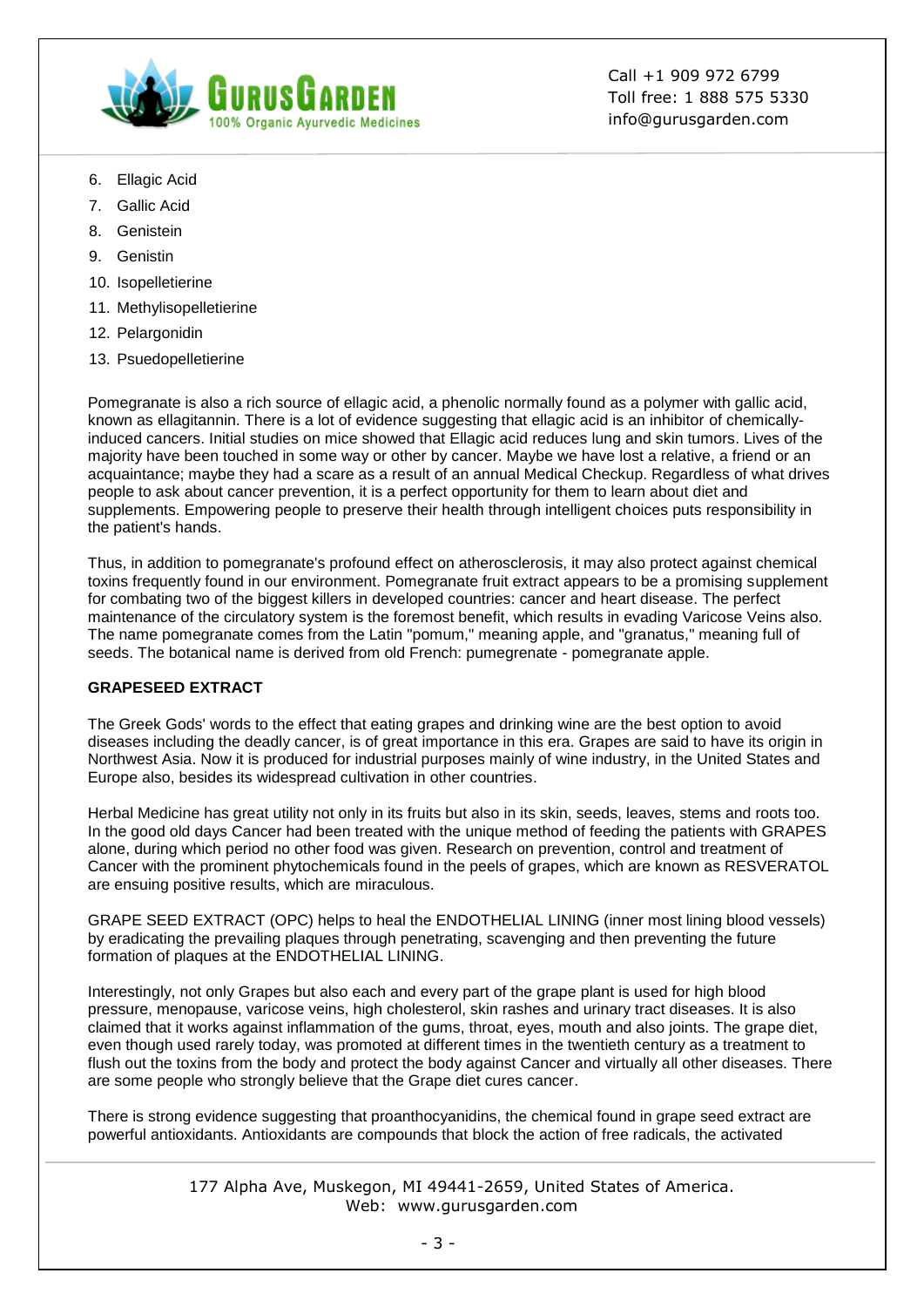

oxygen molecules that can damage cells. The Exponents claim that these antioxidants do inhibit the development of some types of Cancer, protect against heart disease, and are useful for treating a variety of physical conditions requiring medical attention such as Osteoarthritis, degeneration of bones, allergies, circulatory problems, diabetes, water retention, and sight problems.

The Greek Gods had rightly said that eating grapes and drinking wine are apparently a better idea, when you want to avoid cancer. A compound called Resveratol, which is found in the peels of red grapes, is being researched to see how it affects the development and progression of hazardous maladies such as heart disease as well as Cancer.

The GRAPE SEED EXTRACT is a highly nutritious substance, which contains many flavonoids and nutraceuticals of very high therapeutic effect. The most important property of this amazingly powerful extract is that there is nothing like that for strengthening the BLOOD VESSELS. Its potential effect is highly beneficial to the brain, eyes, lungs, heart, kidneys, liver and above all the intricate network of BLOOD VESSELS, which energizes the whole body by proper and regular supply of oxygenated blood to each and every cell.

GRAPE SEED EXTRACT is of miraculous use, when our goal is possession of healthy VEINS, especially because of its peculiarity of having no side effect at all. Physicians of Western Europe have been using GRAPE SEED EXTRACT to treat and cure all sorts of Circulatory Disorders for years with wonderful positive results.

The rare anti-oxidant component: OligomericProanthocyanidin, which is popularly known as OPC, is of great use in reducing the leakage in the valves causing Varicose Vein and also evading swelling in the lower limbs, that too with a small dose of hardly 980 mg of GRAPE SEED EXTRACT per diem. Clogging and Shrinking of the arteries will cause HYPERTENSION, which can be evaded and prevented by using GRAPE SEED EXTRACT, which has the proved efficacy of unclogging the blood vessels, preventing clots and thus thwarting DEEP VEIN THROMBOSIS also.

Statistics collected from the world of medicine suggest that 15% of the population are subjected to the painful and at times, incapacitating malady, which we call varicose veins. The relevance of POM-G, the premium combination of the highly beneficial Pomegranate Extract and Grape Seed Extract, at this juncture is as clear as crystal,

Anyone, with an inquisitive mind and some awareness in the field of the appreciable progress of medical advancements, will definitely get convinced about the proved beneficial utility and efficacy thereof of the renowned combination of Pomegranate Extract and Grape Seed Extract, the potent antioxidants, capable of preventing and treating not only Vascular Diseases but also the Degeneration of Bones and Osteoarthritis. This highly nutritional and absolutely organic food supplement of the above mentioned phenomenal effects, is presented as POM - G

# **DOSAGE and DIRECTIONS**



Herbal For Adults 18 yrs or above, one (1) Capsule twice daily (every 12 hours) in empty stomach with lukewarm water.

Please give minimum 30 min to take any food after taking POM-G.

Take optimum water to enhance elimination of released toxins from the body.